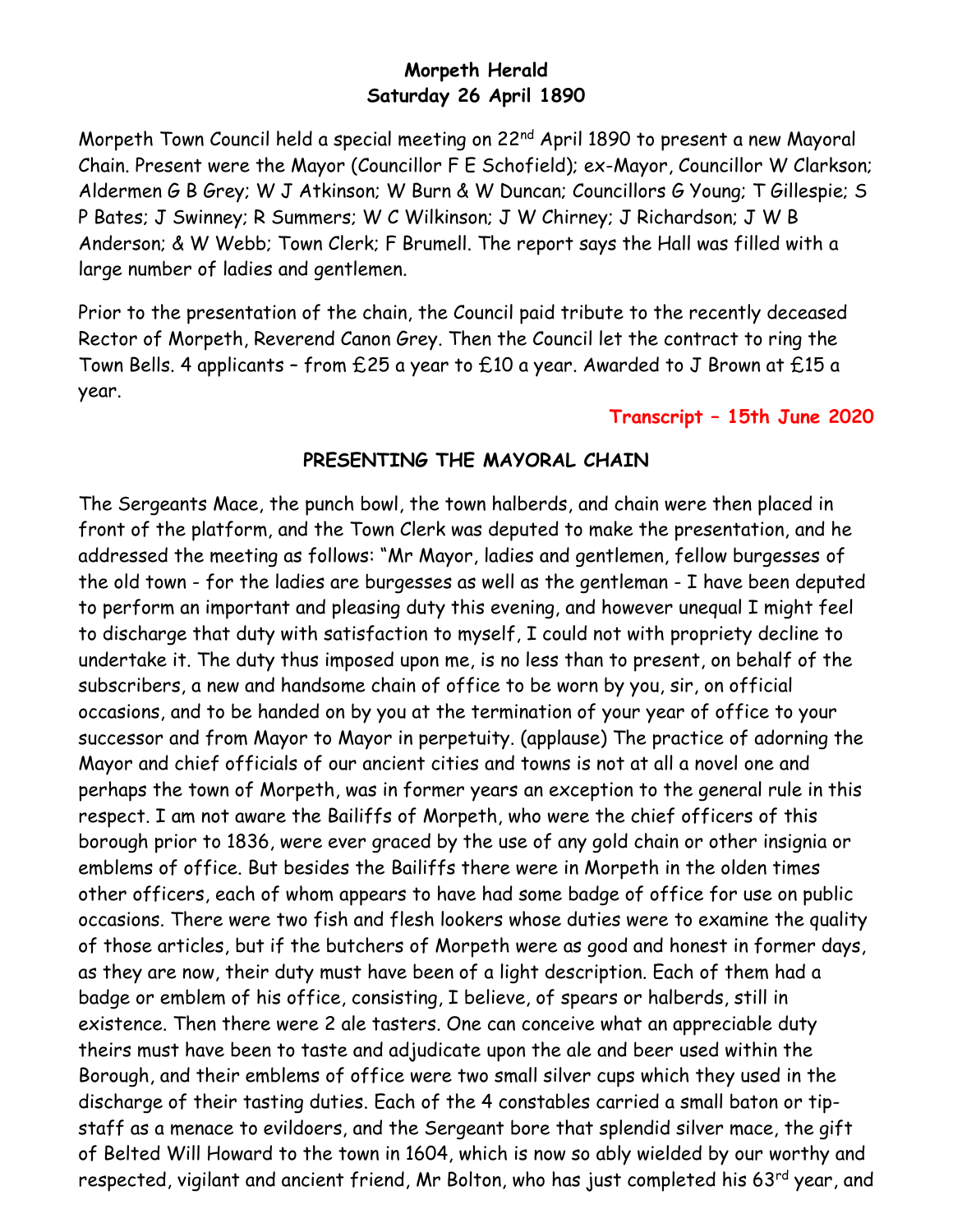is still mercifully spared in good health and strength. (Applause.) Thus the Bailiffs, the chief officers of the old Borough, were the only ones who had no badges or insignia of their office, unless the two handsome silver punch bowls which were relegated to their custody could be considered as such. Though they could scarcely be used on the occasion of processions, or suchlike ceremonies, they would naturally come into use on the festive occasions after dinner, when we may be sure, many a good flowing bowl of punch - that generous liquor - has been drained out of them. And as the old Bailiffs went out of office without their insignia, so the new Mayor came in without any gold chain or any similar decoration, and so they continued without decoration during the reign of several of the early Mayor's, until at length about 1846, Doctor Trotter came into office as Mayor. The doctor was an old Morpethian.. His father, the Reverend Robert Trotter, was the Presbyterian Minister of Morpeth for 50 years, and the doctor had spent all or most of his lifetime here, and was a man of great wealth and importance in the town, and it was thought fitting that the doctor should be decorated with a gold chain. How the money was raised for the purchase of it. I cannot exactly say. Perhaps the doctor may have contributed part of it. I have also heard, and believe it was the case, that one of the old punch bowls was cast into the melting-pot to raise part of the money. Fortunately the handsome of the two is still preserved. There it is (pointing to the bowl). It was made by Richard Hobbs of Newcastle in 1712, and is called a Menteith (Monteith). As you will see it is an ample and handsome vessel. It is also said that the emblems of the Ale Tasters were consigned to the name the same ignominious fate. But however the money was raised and the chain procured, and has been in existence for the use of the successive Mayor from that time to this, and may now be seen gracing the shoulders of our present worthy Mayor. Well, the old chain was sufficient for its purpose for a great number of years, but of late years a conviction has been springing up that it was not sufficient for the use of the Mayor of this ancient and respectable Borough. It looks well enough at a distance, but when examined closely is found to be very light and flimsy and the question of procuring a new chain of more adequate proportions was frequently discussed, but that mighty obstacle to fulfilment of many a good and laudable object - the want of funds - stood in the way. At length, on 5 November last, after the Hollon Tea, most of the members of the Corporation were met together, and the project was renewed, and at length the cry was "Put the names down of those who will subscribe", and the result was most satisfactory. Before the meeting separated the larger portion of money was actually booked, and little difficulty was experienced in procuring the remainder. A committee was formed, and offers were received from the jewellers in this town, as well as from others at a distance, and ultimately the order was given to Messrs. Bragg, an eminent firm in Birmingham, which appears to be the headquarters of that kind of business - the manufacture of gold chains. The chain has now been supplied, and it has been pronounced by all who have seen it as eminently satisfactory. There is no tinsel about it, and it presents no gaudy display, but it is a good, plain, solid article, weighing about a pound and a half of troy weight, and is of solid 18-carat gold or, to be precise, 18ozs 2dwt 18gr - of gold (Applause.) And I may inform you, Mr Mayor, you need feel no scruples in assuming the chain. It is burdened by no debt. The money is paid, and I have it exactly a shilling left of the subscription money.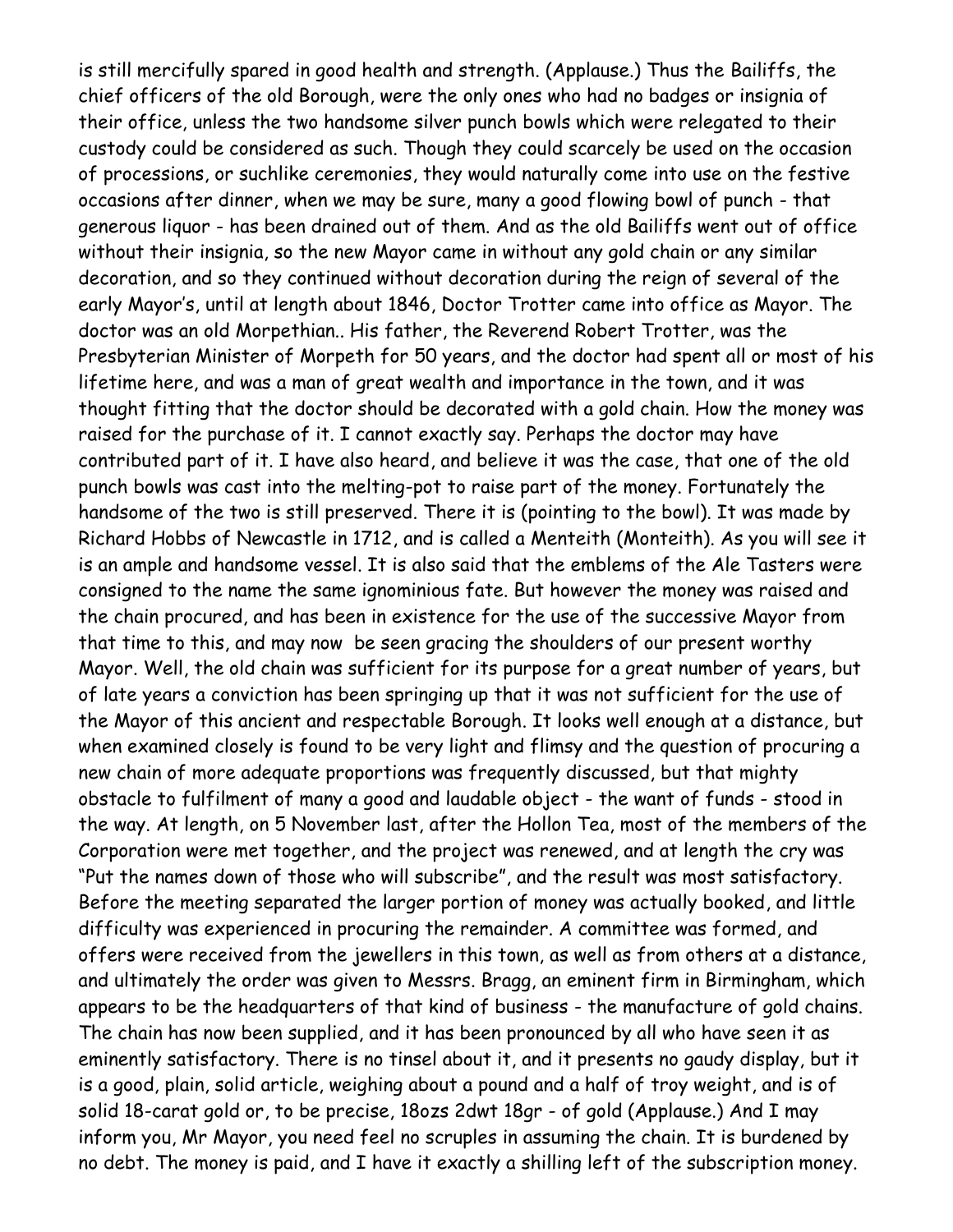Moreover, it is eminently satisfactory to you, sir, as well as to the public of Morpeth in general, to know that no burden has been cast upon the public revenues of the town by the purchase. The whole of the money has been subscribed by individuals out of their private resources. These individuals, consisting entirely of members of the Council and some of their officials - none of it out of public money, and no one outside of the Council was even asked to contribute to the cost. (Applause.) The chain is paid for and I hold the contractor's receipt for the price - all except the old discarded chain, which is to be surrendered, and a small sum of money allowed in part payment. All the rest is paid in cash. (the Town Clerk, having placed the chain upon the Mayor). And now, Mr Mayor, I have the honour and pleasure, on behalf of the subscribers, to place the chain round your shoulders and I ask your acceptance of it during the remainder of your office, and that the termination thereof, to be handed over by you to your successor in office and so on from Mayor to Mayor in perpetuity to be held as the property of the Council, but to be used by the Mayor of Morpeth for the time being, and I devoutly *(*unreadable) wish you health and happiness during the remainder of your term, and hope you will use it on all suitable occasions, and more frequently than it has been customary to use the old one of late - for there is no reason to be ashamed of it, and I have no fear, but that at the termination of your year you will hand it over to your successor unsullied and untarnished. (Loud Applause.) The Mayor, on rising, said: Mr Town Clerk and Gentlemen, - As Chairman of this Council and the representative of the Burgess of this Borough, I have much pleasure in accepting your beautiful gift. It will be idle of me to attempt to conceal the fact - and I certainly have no wish to do so - that I am just a little proud that such a magnificent emblem of office should be first placed upon my unworthy shoulders. You have just told me that the first wearer of the old chain was Dr Trotter. After that the "Northenders" may take heart. For I believe I am correct in saying that Dr Trotter was a "Northender", and very near a "Bools-greener", born and reared above the Copper Chair. To me it is rather an interesting coincidence that his more humble successor nearly half a century afterwards should be able to lay a similar claim to the same illustrious quarter. And if Dr Trotter waxed fat in earthly goods upon Calvinism and Physic, his obscure successor also was, at all events, able to keep himself from starving upon the same pasture. (Laughter and cheers)

But, so it is my duty, on behalf of those whom I represent, to thank you and those who have been associated with you, for your great generosity in this matter. I wish for the moment to disassociate myself from the gentleman by whom I am surrounded, and speaking as a native of this town. I say it is a very handsome thing on the part of its representatives to make such a valuable and beautiful present. It is only another proof that whatever errors of head - and so long as Morpeth Town Council, like other Town Councils is composed of human beings there will be errors - I say what there are errors of head may be committed; there is making no mistake as to the heart being in the right place. (Applause.) But I have to do more than thank you, I have to congratulate you upon which a successful termination of your labours. I know something of the ins and outs connected with this chain. And I know how you and many of those with you whom you have been so long and so honourably connected have felt that the old chain was not equal to the times. If the truth must be told I had a lurking suspicion myself that two and a half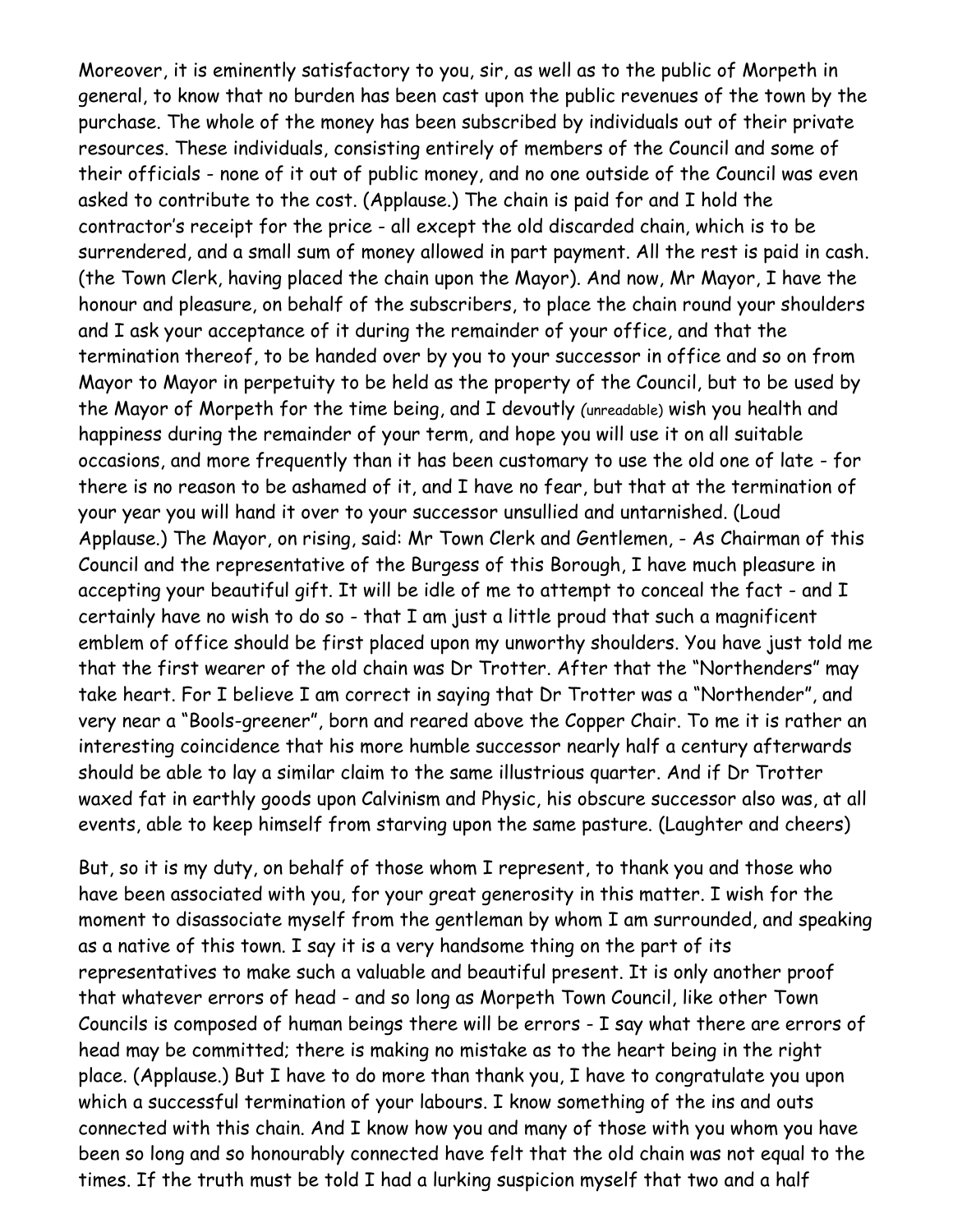ounces of fifteen carat gold was not quite the thing to adorn the manly bosom of the Mayor of Morpeth! (Loud laughter.) But this new 18 carat one, stamped on every link, will stand examination, and I'm quite sure there will be but one opinion as to its beauty and the taste displayed in it. (Applause.) I have to congratulate you also on the time of procuring it - though by luck and not by merit I chance to be the wearer of it. It is  $-$ 

> "Ever again old decay The *greenest mosses* spring (cling)" \*

and I think you must have proceeded upon this poetic principle. As far as I can make out the old chain had no special epoch to mark its birth; the new one has a very distinctive one. Last year we were to all intents and purposes, a decaying institution; but we have risen to life again with a larger area, with increased powers and duties, and correspondingly increased responsibilities. And if this is true of the council generally, it is especially true with regard to the wearer of the chain. I take it, sir, that you wish to mark this change, and know quite well that both the present wearer and its successors will find that it has many labours and many responsibilities attached to it which the old one had not. (Applause) I hope, sir, the whole ceremony will be viewed in its proper light, especially by the young men and boys of the town. I hope many of them will count it amongst the noblest of their ambitions to wear this chain. It is a proper and commendable ambition for every lad and young man to have - to become the wearer of it. It is something worth struggling for and striving after, something worth looking forward to as a reward for an honest discharge of duty. (Applause and cheers). In conclusion, sir, I have only again to thank you very heartily on behalf of the Council and constituency for this beautiful chain, and to repeat the lines of good old Whittier: \*\*

> Our fathers to their graves have gone, Their strife is past, their triumphs won, But sterner trials wait the race, Which rises in their honoured place A moral conflict with the crime And folly of an evil time.

(Loud applause.) The Mayor, then moved that the Town Clerk be instructed to enter a record on the minutes of the Council of the proceedings that night. Councillor Young moved that the Mayor be authorised to dispose of the old chain. Alderman Burn seconded this and the motion was carried.

The public were then allowed to come up and inspect the chain and other articles of Corporation plate. The new chain is of neat and exquisite workmanship, and is of the double-link pattern, and presents an imposing and massive appearance, and reflects the highest credit upon the makers, Messrs. Bragg of Birmingham. A very pretty oak casket, lined with blue velvet and mounted with a brass handle, and a plate in centre bearing the following inscription; *"This chain was presented to the Corporation of Morpeth, on 22*